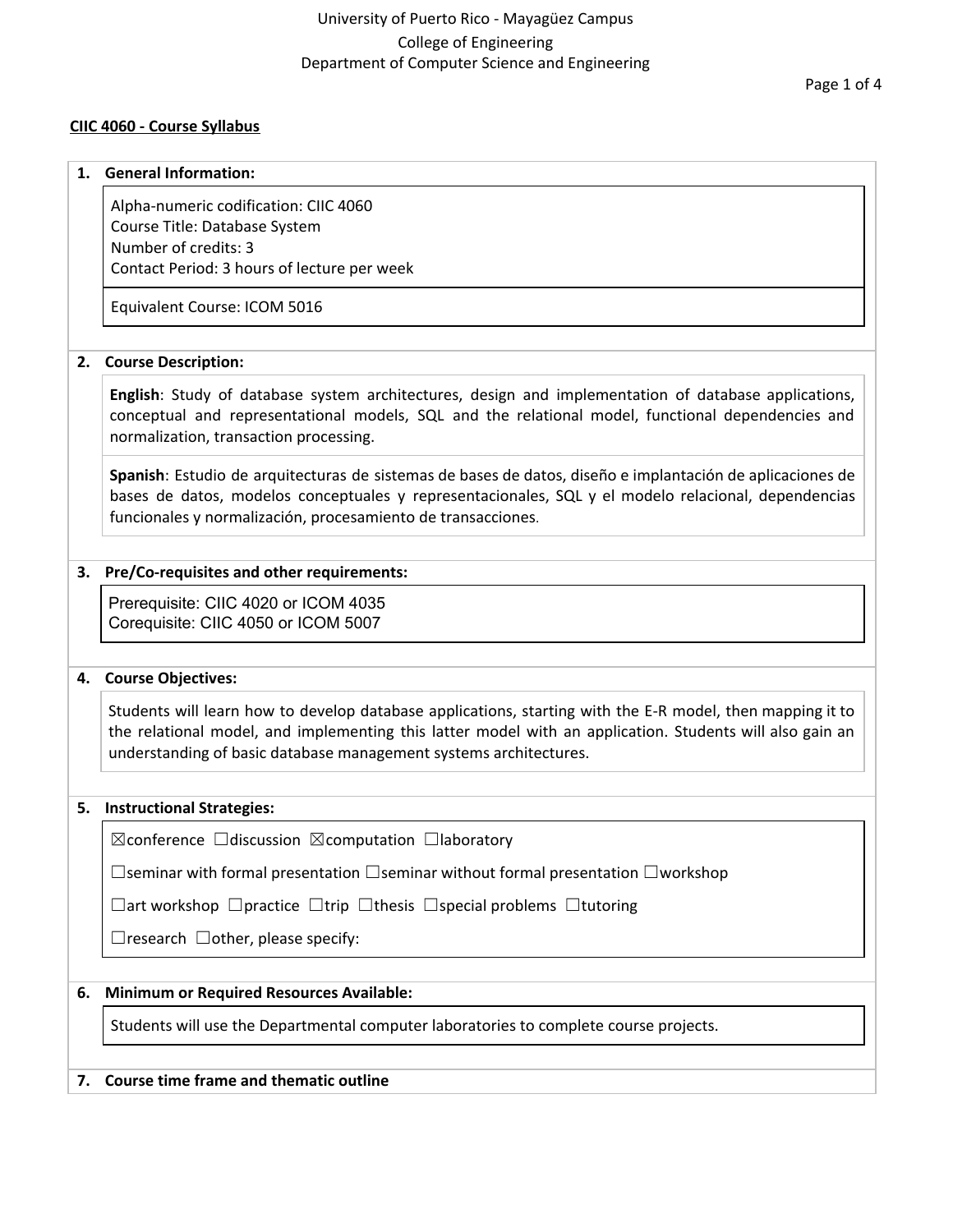| <b>Outline</b>                                          | <b>Contact Hours</b> |
|---------------------------------------------------------|----------------------|
| Introduction to Database Systems and DBMS Architectures | 2                    |
| Web-based Application Development for Databases         | 3                    |
| <b>E-R Model and UML</b>                                | 5                    |
| Relational Model and Algebra                            | 6                    |
| E-R to Relational Mappings                              | $\overline{2}$       |
| Structured Query Language (SQL)                         | 6                    |
| Normalization and Integrity                             | 3                    |
| Storage and File Systems                                | 3                    |
| Indexing and Access Methods                             | 2                    |
| Query Evaluation and Optimization                       | 3                    |
| <b>Transaction Processing</b>                           | 5                    |
| <b>Concurrency Control</b>                              | $\overline{2}$       |
| Exams                                                   | 3                    |
| Total hours: (equivalent to contact period)             | 45                   |

# **8. Grading System**

 $\boxtimes$ Quantifiable (letters)  $\Box$  Not Quantifiable

## **9. Evaluation Strategies**

|                         |        | Quantity | Percent |
|-------------------------|--------|----------|---------|
| $\boxtimes$ Exams       |        | 3        | 45%     |
| $\boxtimes$ Final Exam  |        | 1        | 20%     |
| $\square$ Short Quizzes |        |          |         |
| □Oral Reports           |        |          |         |
| $\square$ Monographies  |        |          |         |
| $\square$ Portfolio     |        |          |         |
| $\boxtimes$ Projects    |        | 1        | 35%     |
| $\square$ Journals      |        |          |         |
| $\Box$ Other, specify:  |        |          |         |
|                         | TOTAL: |          | 100%    |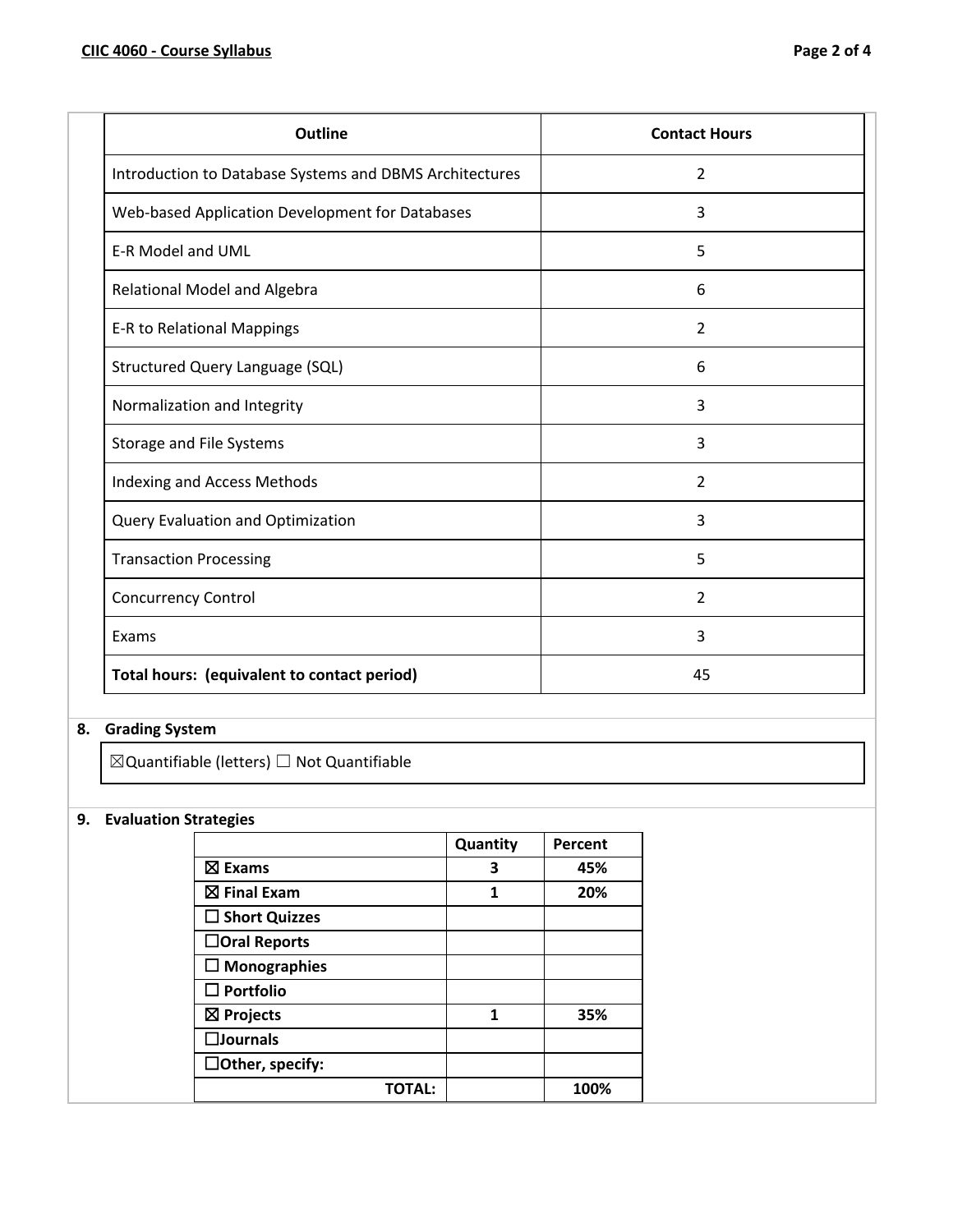## **10. Bibliography:**

- 1. Abraham Silberschatz, Henry F. Korth, and S. Sudarshan, *Database Systems Concepts*, 6th ed., McGraw-Hill, 2010.
- 2. Ramez Elmasri and Shamkant Navathe, *Fundamentals of Database Systems*, 6th ed., Addison-Wesley, 2010.
- 3. David M. Kroenke and David Auer, *Database Concepts*, 6th ed., Prentice Hall, 2012.
- 4. C.J. Date, *SQL and Relational Theory: How to Write Accurate SQL Code*, 2nd ed., O'Reilly Media, 2011.

## **11. Course Outcomes**

| Upon completion of this course the student will be able to:                                                                                           | Program<br>Outcomes |
|-------------------------------------------------------------------------------------------------------------------------------------------------------|---------------------|
| 1. explain the relational model of data, and write relational expressions that<br>represent data retrieval, or data modification operations.          |                     |
| 2. explain and write relational schemas and expressions in the Structured Query<br>Language (SQL)                                                     | 6                   |
| 3. design and implement an application based on an E-R model and its<br>corresponding relational schema with SQL                                      | 2, 5, 8             |
| 4. explain and write ACID transactions statements to create reliable and<br>recoverable updates operations on the tables                              | 6                   |
| 5. Explain and use the internal storage, indexing, and search structures required to<br>support efficient query processing in modern database engines | 6                   |

## **12. According to Law 51**

Students will identify themselves with the Institution and the instructor of the course for purposes of assessment (exams) accommodations. For more information please call the Student with Disabilities Office which is part of the Dean of Students office (Office #4) at (787)265-3862 or (787)832-4040 extensions 3250 or 3258.

## **13. Academic Integrity**

-The University of Puerto Rico promotes the highest standards of academic and scientific integrity. Article 6.2 of the UPR Students General Bylaws (Board of Trustees Certification 13, 2009-2010) states that academic dishonesty includes, but is not limited to: fraudulent actions; obtaining grades or academic degrees by false or fraudulent simulations; copying the whole or part of the academic work of another person; plagiarizing totally or partially the work of another person; copying all or part of another person answers to the questions of an oral or written exam by taking or getting someone else to take the exam on his/her behalf; as well as enabling and facilitating another person to perform the aforementioned